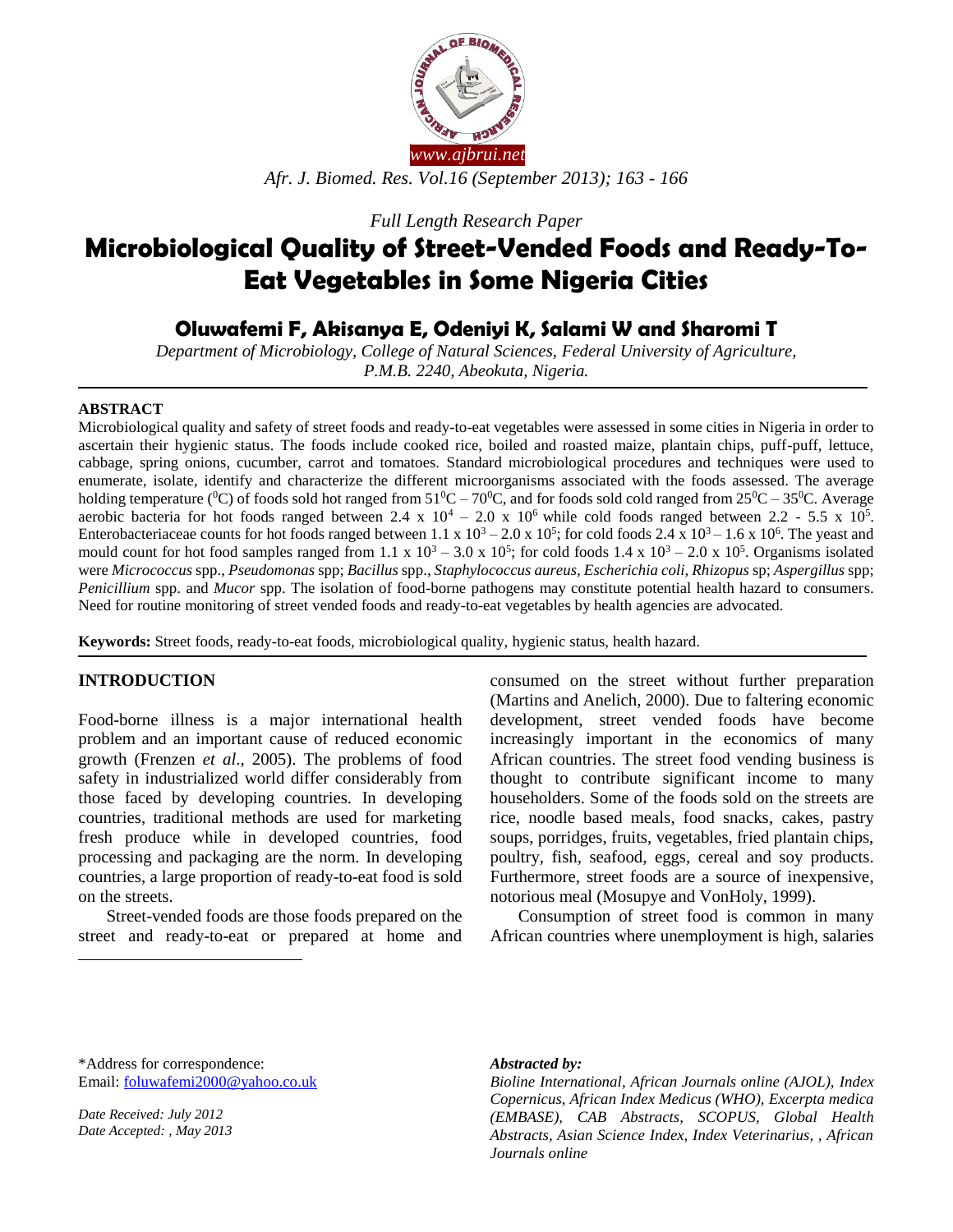low and work opportunities and social programmes are limited and where urbanization is taking place (World Health Organization, 2002). In selling snacks, complete meals and refreshments at relatively low prices, street food vendors provide essential services to workers, shoppers, travelers and people on low incomes. People who depend on such food are often more interested in its convenience than in questions of its safety, quality and hygiene (World Health Organization, 2002).

The hygiene of street foods is a major concern for food control officers (Mensah *et al*., 2002). Vending stands are often crude structures and running water, washing facilities and toilets may not be available.

Microbiological quality is of particular concern since street foods are thought to cause many of the food borne infections in both developed and developing countries (Simpoulous and Bhat, 2002). Street foods are exposed to abundant microorganisms during preparation, transport, preservation and distribution of foods as well as the personal hygiene of food vendors.

The main objective of this work is to assess the microbiological quality of street-vended foods and ready-to-eat fruits and vegetables by isolating, enumerating and characterizing of different microorganisms associated with them.

# **MATERIALS AND METHODS**

# **Collection of samples**

Food samples bought from food vendors included cooked rice, boiled and roasted maize, plantain chips, puff-puff, lettuce, cabbage, spring onions, cucumber, carrot and tomatoes. The samples collected were wrapped aseptically in sterile polythene bags and transported to the laboratory. Apart from fruits and vegetables, hot food samples were collected between 10 a.m.-12 noon while cold samples were collected between 2 – 4p.m. Temperature of the various foods at the point of collection were noted and recorded.

# **Microbiological Analysis**

Milled samples of the various food items were serially diluted and the pour plate technique was used for culturing on nutrient agar plates for total viable count; MacConkey agar plates for coliforms and yeast and mould count was done on Sabouraud Dextrose Agar plates. The plates were incubated at appropriate incubation temperatures  $(28^{\circ}C)$  for 24h and colony forming unit per gram (cfu/g) were estimated. Bacteria colonies were further confirmed by standard biochemical tests. Isolated fungi sp. were stained with cotton blue lactophenol and visualized under x40. Identification was done with reference to international standards used in identifying moulds (Klich, 2002).

# **Statistical analysis**

Microbial counts were analyzed using both analysis of variance and Duncan Multiple Range Test to compare means.

# **RESULTS**

.

The results of microbial load of some street-vended foods from four cities are presented below. Counts (microbial) from the four cities were below10 $6$  cfu/g (Tables 1, 3 and 4) except one sample from Lagos (Table 2).

#### **Table 1:**

Microbial populations and temperature of street-vended foods sold in Ibadan, Nigeria

| <b>Sample</b>            | Average holding<br>temperature $(^0C)$ | Total viable count<br>(cfu/g) | Coliform count $(cfu/g)$ | Yeast and mould count |
|--------------------------|----------------------------------------|-------------------------------|--------------------------|-----------------------|
| Hot Puff-Puff            | 68                                     | $60 \times 10^{4}$            | $1.4 \times 10^3$        | $1.1 \times 10^3$     |
| Cold Puff-Puff           | 31                                     | $2.2 \times 10^5$             | $2.4 \times 10^3$        | $1.7 \times 10^3$     |
| Hot Plantain Chips       | 54                                     | $6.0 \times 10^{4}$           | $1.1 \times 10^3$        | $1.3 \times 10^3$     |
| Cold Plantain Chips      | 30                                     | $5.6 \times 10^5$             | $4.3 \times 10^3$        | $1.5 \times 10^3$     |
| <b>Hot Roasted Corn</b>  | 51                                     | $1.4 \times 10^5$             | $2.5 \times 10^3$        | $1.2 \times 10^3$     |
| <b>Cold Roasted Corn</b> | 33                                     | $4.0 \times 10^5$             | $3.2 \times 10^{4}$      | $1.4 \times 10^3$     |
| Cooked Hot Rice          | 70                                     | $2.7 \times 10^4$             | $1.5 \times 10^4$        | $1.8 \times 10^3$     |
| Cooked Cold Rice         | 32                                     | $4.3 \times 10^5$             | $2.6 \times 10^5$        | $8.0 \times 10^3$     |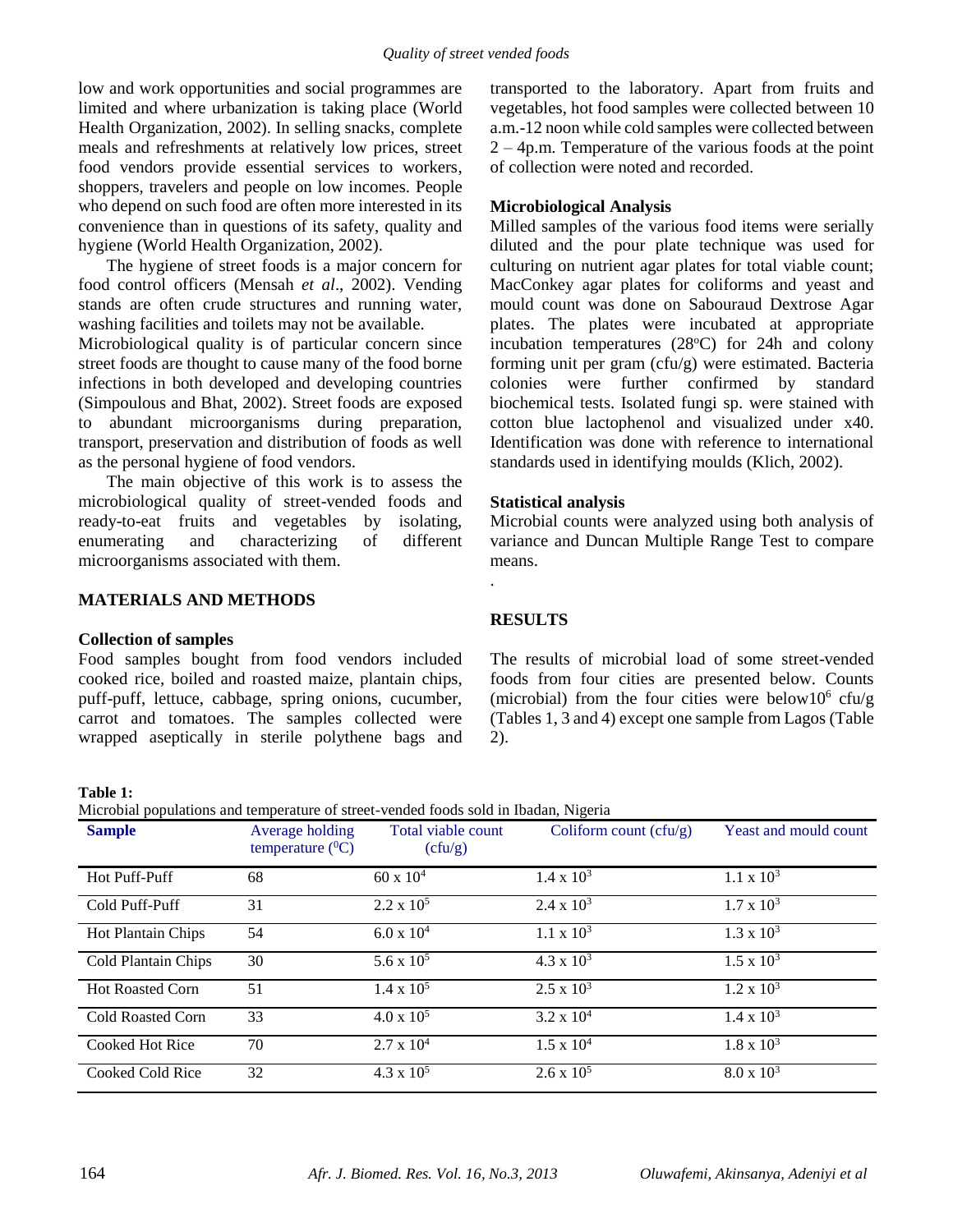#### *Quality of street vended foods*

# **Table 2:**

Microbial populations and temperature of street-vended foods sold in Lagos, Nigeria

| Sample                    | Average holding<br>temperature $(^{0}C)$ | Total viable count<br>(cfu/g) | Coliform count $(cfu/g)$ | Yeast and mould count |
|---------------------------|------------------------------------------|-------------------------------|--------------------------|-----------------------|
| Cold Puff-Puff            | $30^0C$                                  | $60 \times 10^{4}$            | $1.0 \times 10^5$        | $1.0 \times 10^5$     |
| Hot Puff-Puff             | $70^0C$                                  | $3.0 \times 10^{4}$           | $1.0 \times 10^3$        | $2.0 \times 10^{4}$   |
| Cold Boiled Rice          | $25^0C$                                  | $1.0 \times 10^6$             | $1.6 \times 10^6$        | $2.0 \times 10^5$     |
| <b>Hot Boiled Rice</b>    | $62^0C$                                  | $4.0 \times 10^{4}$           | $8.0 \times 10^{4}$      | $2.0 \times 10^5$     |
| Cold Plantain Chips       | $35^0C$                                  | $2.0 \times 10^4$             | $2.0 \times 10^5$        | $1.0 \times 10^5$     |
| <b>Hot Plantain Chips</b> | $70^0C$                                  | $3.0 \times 10^5$             | $2.0 \times 10^5$        | $2.0 \times 10^4$     |
| Cold Boiled Corn          | $34^0C$                                  | 5.1 x $10^5$                  | $5.0 \times 10^5$        | $3.0 \times 10^{4}$   |
| <b>Hot Boiled Corn</b>    | $75^0C$                                  | $1.5 \times 10^5$             | $1.2 \times 10^5$        | $3.0 \times 10^5$     |

# **Table 3:**

Microbial populations and temperature of street-vended foods sold in Oshogbo, Nigeria

| $\mathbf{r}$ |                                          |                               | ັ                        |                              |
|--------------|------------------------------------------|-------------------------------|--------------------------|------------------------------|
| Sample       | Average holding<br>temperature $(^{0}C)$ | Total viable count<br>(cfu/g) | Coliform count $(cfu/g)$ | <b>Yeast and mould count</b> |
| <b>HPP</b>   | 76                                       | 6.1 x $10^3$                  | $2.2 \times 10^3$        | $4.0 \times 10^3$            |
| <b>CPP</b>   | 33                                       | $6.8 \times 10^{4}$           | $1.2 \times 10^3$        | 5.6 x $10^3$                 |
| <b>HPL</b>   | 66                                       | $1.9 \times 10^{4}$           | $7.0 \times 10^4$        | $1.3 \times 10^3$            |
| <b>CPL</b>   | 33                                       | $6.8 \times 10^{4}$           | $1.2 \times 10^3$        | 5.6 x $10^3$                 |
| <b>HRC</b>   | 66                                       | $1.9 \times 10^{4}$           | $7.0 \times 10^4$        | $1.3 \times 10^3$            |
| <b>CRC</b>   | 35                                       | $3.7 \times 10^{4}$           | $7.6 \times 10^3$        | 5.1 x $10^3$                 |
| <b>HBR</b>   | 60                                       | 6.1 x $10^4$                  | $2.7 \times 10^3$        | $8.0 \times 10^3$            |
| <b>CBR</b>   | 31                                       | $4.5 \times 10^{4}$           | $8.0 \times 10^3$        | $2.0 \times 10^3$            |
|              |                                          |                               |                          |                              |

# **Table 4:**

| Microbial populations of ready-to-eat vegetables |  |  |  |  |
|--------------------------------------------------|--|--|--|--|
|--------------------------------------------------|--|--|--|--|

| microsiai populations of ready to cat regenesics<br>Sample | Total<br>viable<br>count<br>(cfu/g) | Coliform<br>count $(cfu/g)$ | <b>Yeast and</b><br>mould<br>count |
|------------------------------------------------------------|-------------------------------------|-----------------------------|------------------------------------|
|                                                            |                                     |                             |                                    |
| Lettuce                                                    | $3.0 \times 10^3$                   | $1 \times 10^3$             | $4.0 \times 10^{4}$                |
| Cabbage                                                    | $3.0 \times 10^3$                   | $3.0 \times 10^3$           | $3.0 \times 10^{4}$                |
| Spring onion                                               | $1.0 \times 10^3$                   | $1.0 \times 10^3$           | $2.0 \times 10^4$                  |
| Cucumber                                                   | $2.0 \times 10^3$                   | $3.0 \times 10^3$           | $3.0 \times 10^{4}$                |
| Carrot                                                     | $3.0 \times 10^3$                   | $3.0 \times 10^3$           | $1.0 \times 10^4$                  |
| Tomato                                                     | $1.0 \times 10^3$                   | $2.0 \times 10^3$           | $4.0 \times 10^{4}$                |

# **DISCUSSION**

Microorganisms are ubiquitous and are therefore found in air, soil, water, foods and on humans. It is only when large numbers of microorganisms are present that they become hazardous.

Results obtained from microbiological assessment of street-vended foods and ready-to-eat vegetables showed that most foods fell within the limit for satisfactory and acceptable microbiological quality as

specified by Sagoo *et al*. (2003). However, some samples collected from Lagos were slightly high (Table 2).

The high counts recorded in this city might be attributed to some factors such as poor storage facilities, the personal hygiene of vendors, and lack of adequate refuse disposal facilities and sanitation (Steele and Odumeru, 2004).

Microbiological quality of foods might be directly related to the quality of the water available to vendors to prepare foods. Access to a safe water supply goes a long way towards promoting food safety while the locations in which street foods are prepared and sold significantly affect their safety (Vanselow *et al*., 2005).

Foods held at ambient temperature had higher microbial counts than hot foods. This is in agreement with the findings of WHO (2012) that foods that are cooked immediately prior to consumption are safer than those that have been cooked and stored at ambient temperature. Time and temperature abuse of a food product contaminated with enterotoxigenic staphylococci can result in formation of enterotoxin which can produce foodborne illness when the product is ingested. This enterotoxin can withstand cooking temperatures (Bernett, 2005).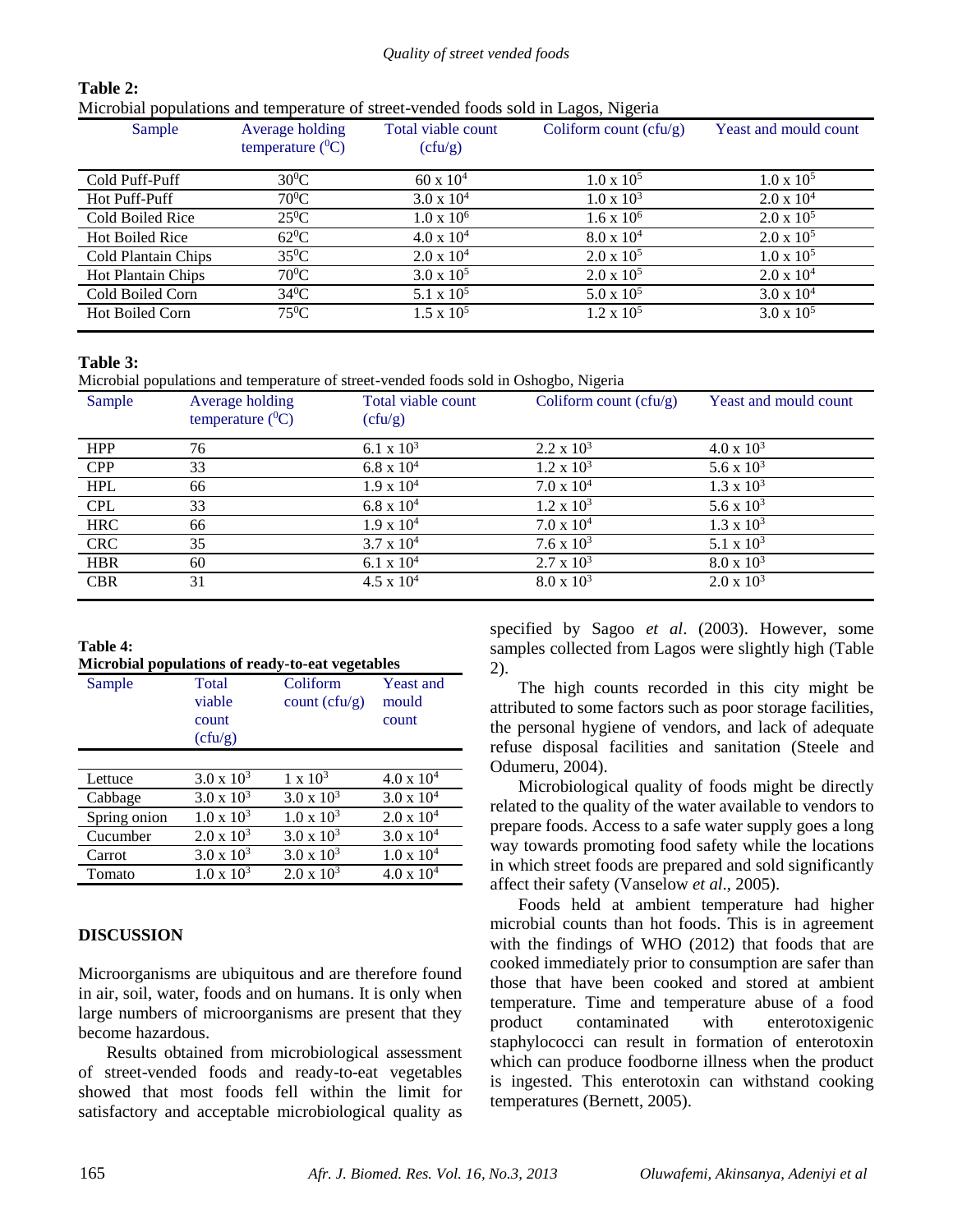Mosupye and von Holy (1999) were of the opinion that foods prepared in advance and kept at ambient temperatures (20 – 46<sup>0</sup>C) for a long period of time (4 hours or more) show massive increase in bacterial count. Coliform counts in all samples except Lagos were low (Tables 1, 3, 4). Coliform counts in Table 2 were higher for acceptable microbiological quality and therefore unsatisfactory (PHLS, 2004). Substantial number of *Escherichia coli* in food suggests a general lack of cleanliness in handling and improper storage condition, inadequate processing or contamination due to cross contamination by raw materials(Numm er *et al*., 2004; Smith *et al*., 2005; Keller *et al*., 2002; Mestrel *et al*., 2004; Clarence *et al*., 2009)

Sanitary handling of street foods varies greatly and can be a contributory factor in samples with unacceptable levels of microorganisms. Therefore, the detection of viable microorganisms could be connected with inadequate cooking (Keller *et al*., 2002; Mestrel *et al*., 2004, Hamilton, 2010).

Effective packaging of some street-vended foods might have played a contributory role in the low counts of microorganisms recorded especially the fried plantain chips. This finding is similar to the findings of Aguayo *et al*. (2003)

In conclusion, improved safety of street foods can be achieved through awareness programme involving several partners such as local authorities, food vendors, government agencies, consumer organization, standard setting bodies and non-governmental organizations. Regular routine sampling should be conducted by regulatory agencies.

# **REFERENCES**

.

**Bennett, R.W. (2005).** Staphylococcus enterotoxin and its rapid identification in foods by enzyme-linked ammunosorbes assay-based methodology. Journal of Food Protection 68(6): 1264-1270.

**Clarence, S.Y., Obinna, C.N., and Shalom, N.C. (2009).** Assessment of bacteriological quality of ready to eat food( Meatpie) in Benin-City metropolis, Nigeria. African Journal of Microbiological Research 3(6):390-395.

**Food Safety and Inspection Service (FSIS). 2011.** Safe Food Handling.

http//www.fsrs.usda.gov/Fachsheets/How\_temperature\_Affe cting Food/ index.asp. Assessed on 21st March, 2012.

**Frenzen, P., Drake, A. and Angulo, F.J. (2005).** Economics cost of illness due to *Escherichia coli* 0157. Infections in the United States. Journal of Food Protection 68(12): 2623-2630. **Hamilton, E. (2010).** Bacteria that causes Food Poisoning. [http://www.livestrong.com/article/108448-bacteria-causes](http://www.livestrong.com/article/108448-bacteria-causes-poisoning)[poisoning.](http://www.livestrong.com/article/108448-bacteria-causes-poisoning) Assessed 21st March, 2012.

**Aguayo, E., Allende, A. and Artes, .F (2003).** Keeping quality and safety of minimally fresh processed melon. European Food Research Technology 216(6): 494-499.

**Keller, S.E., Merker, R.I., Taylor, K.T., Ton, H.L., Melin, C.D., Chirtel, S.J. and Miller, A.J. (2002).** Efficacy of sanitation and cleaning methods in a small apple cider mill. Journal of Food Protection 65(1): 911-917.

**Klich, M.A. (2002).** Identification of common Aspergillus species. First edition. Centraal voor Schimmelcultures. Utrecht. The Netherlands pp.1-133.

**Martins, J.H. and Anelich, L.E. (2000).** Improving street foods in South Africa funded by the FAO , Rome, TCP/SAF/8924(A).

**Mensah, P., Yeboah-Manu, D., Owusu-Darko, K. and Ablordey, A. (2002).** Street food in Accra, Ghana: how safe are they? Bulletin of World Health Organisation*.* 80(7): 546- 554.

**Mestres, C., Bassa S., Fagbohun, E., Nago, M., Hell, K., Vermies, P., Champiat, D., Hounhouigan, J. and Cardwell, K.F. (2004).** Yam chip food sub- sector hazardous practice and presence of aflatoxins in Benin. Journal of Stored Products Research 40(5): 575-585.

**Mosupye, F.M. and VonHoly, A. (1999).** Microbiological quality and safety of ready-to-eat street-vended foods in Johannesburg, South Africa. Journal of Food Protection 62:1278-1284.

**Nummer, B.A., Harrison, J.A., Harrison, M.A., Kendall, P., Sofos, J.N. and Andress, E.L. (2004).** Effects of preparations methods on the microbiological safety of homedried meat jerky. Journal of Food Protection 67(10): 2337- 2341.

**Public Health Laboratory Service (PHLS)(2000**). Guide line for the microbiology quality of ready-to-eat foods sampled at point sale. PHLS, Communicable Disease and Public Health, vol. 3, number 3.

**Sago, S.K., Little, C.L., Ward, L., Gillespie, I.A., Mitchel, T.L. (2003).** Microbiological study of ready-to-eat salad vegetables from retail establishments uncovers a national outbreak of salmonellosis. Journal of Food Protection 66(3): 403-409.

**Simpoulous, A.P. and Bhat, R.V. (2001).** 'Street foods' British Medical Journal publishing Groups Ltd. 32:681

**Smith, D.P., Cason, J.A. and Berrang, M.E. (2005).** Effect of fecal contamination and cross contamination on numbers of coliform, Escherichia *coli*, *Campylobacter*, and *Salmonella* on immersion-chilled broiler carcasses. Journal of Food Protection 68(7): 1340-1345.

**Steele, M. and Odumeru, J. (2004**). Irrigation water as source of foodborne pathogens on fruit and vegetables. Journal of Food Protection 67(12): 2839-2849.

**Vanselow, B.A., Krause, D.O. and McSweeney, C.S. (2005).** The Shiga toxin-producing Escherichia coli, their ruminant host and potential on-farm interventions: a review. Australian Journal of Agricultural Research 56(3): 219-244.

**World Health Organization (2011).** Guide on safe food for travellers.

Http//www.who.int/foodsafety/publications/consumer/travell er/en/index.html. assessed on the 21<sup>st</sup> March, 2012.